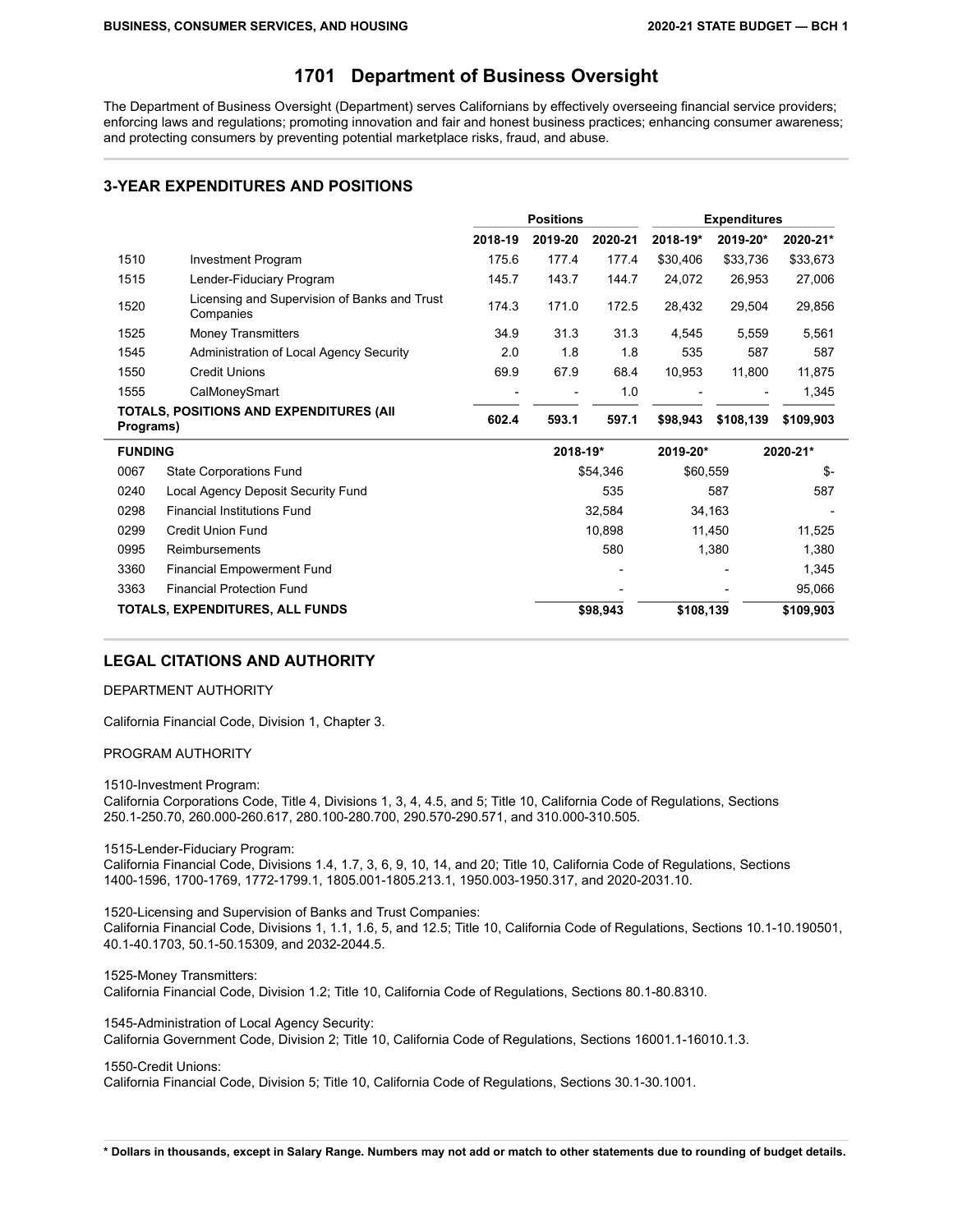1555-CalMoneySmart: California Financial Code, Division 10.5.

### **MAJOR PROGRAM CHANGES**

• California Consumer Financial Protection – The Budget includes \$10.2 million growing to \$19.3 million in 2022-23, in a setaside item to provide consumers—especially financially vulnerable populations—with more protection against unfair, deceptive, and abusive practices when accessing financial services and products. The expenditure of these funds is contingent upon enactment of statutory changes that authorize the California Consumer Financial Protection Law program. The Administration and Legislature will work together over the summer to finalize the statutory framework needed to implement the program and other changes that aim to improve consumer protection for all Californians. This proposal includes: 1) creating a new Division of Consumer Financial Protection, and a related California Consumer Financial Protection Law, to expand oversight over current and emerging abusive acts and practices that cause consumers financial harm, and promote consumer-focused research and outreach; and 2) establishes an Office of Financial Technology Innovation to study emerging technologies in financial services, including virtual currencies, and to engage with California companies developing new financial products and services.

### **DETAILED BUDGET ADJUSTMENTS**

|                                                  | 2019-20*                 |                       | 2020-21*         |                          |                       |                  |
|--------------------------------------------------|--------------------------|-----------------------|------------------|--------------------------|-----------------------|------------------|
|                                                  | General<br><b>Fund</b>   | Other<br><b>Funds</b> | <b>Positions</b> | General<br><b>Fund</b>   | Other<br><b>Funds</b> | <b>Positions</b> |
| <b>Workload Budget Adjustments</b>               |                          |                       |                  |                          |                       |                  |
| <b>Workload Budget Change Proposals</b>          |                          |                       |                  |                          |                       |                  |
| • Administration Workload - FI\$Cal              | $S-$                     | $$-$                  |                  | \$-                      | \$281                 | 2.0              |
| • Public Banking Startup (AB 857)                |                          |                       |                  | $\overline{a}$           | 273                   | 1.0              |
| • Financial Empowerment Fund (SB 455)            |                          |                       |                  |                          |                       | 1.0              |
| <b>Totals, Workload Budget Change Proposals</b>  | \$-                      | \$-                   |                  | \$-                      | \$554                 | 4.0              |
| <b>Other Workload Budget Adjustments</b>         |                          |                       |                  |                          |                       |                  |
| • Other Post-Employment Benefit Adjustments      |                          | 619                   |                  |                          | 619                   |                  |
| • Expenditure by Category Redistribution         |                          | $-999$                |                  |                          | $-2,179$              |                  |
| • Budget Position Transparency                   |                          | 999                   | $-1.9$           |                          | 2,179                 | -1.9             |
| • Salary Adjustments                             | $\overline{\phantom{a}}$ | 2,131                 |                  | $\overline{\phantom{a}}$ | 1,981                 |                  |
| • Legislation with an Appropriation              |                          |                       |                  | $\overline{\phantom{a}}$ | 1,345                 |                  |
| • Benefit Adjustments                            |                          | 942                   |                  | $\overline{\phantom{a}}$ | 1,055                 |                  |
| • Retirement Rate Adjustments                    |                          | 965                   |                  | $\overline{a}$           | 965                   |                  |
| • Miscellaneous Baseline Adjustments             |                          |                       |                  |                          |                       |                  |
| <b>Totals, Other Workload Budget Adjustments</b> | \$-                      | \$4,657               | $-1.9$           | \$-                      | \$5,965               | $-1.9$           |
| Totals, Workload Budget Adjustments              | \$-                      | \$4,657               | $-1.9$           | \$-                      | \$6,519               | 2.1              |
| Totals, Budget Adjustments                       | \$-                      | \$4,657               | $-1.9$           | \$-                      | \$6,519               | 2.1              |

### **PROGRAM DESCRIPTIONS**

#### 1510 - INVESTMENT PROGRAM

The objective of this program is to protect investors in securities and franchise investment transactions and to promote capital formation in California. The program regulates the offer and sale of certain securities, franchises, and licenses and examines broker-dealers and investment advisers.

#### 1515 - LENDER-FIDUCIARY PROGRAM

The objective of this program is to protect consumers who borrow and enter into financial transactions with lenders and fiduciaries licensed by the Department. The program licenses and regulates businesses engaged in financial transactions such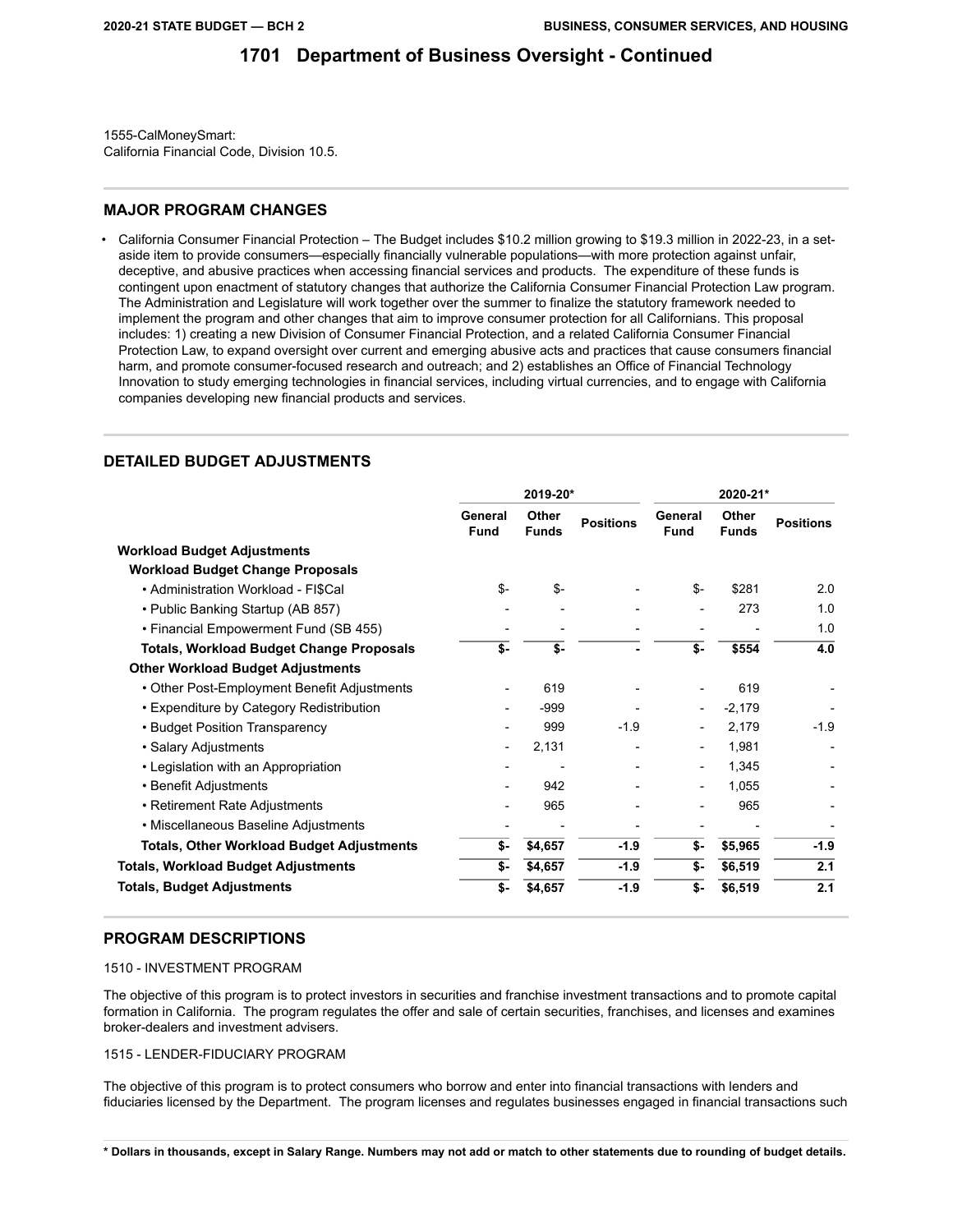as mortgage loan originators, finance lenders, escrow agents, deferred deposit originators, bill payers, proraters, securities depositories, and property assessed clean energy programs.

#### 1520 - LICENSING AND SUPERVISION OF BANKS AND TRUST COMPANIES

The objective of this program is to promote the integrity and stability of state-licensed banks and trust companies, student loan servicing, state-licensed business and industrial development corporations, and state-licensed public banks, industrial banks, and premium finance companies. This objective is achieved through the regulation, supervision, and examination of these institutions, which helps to provide their safe and sound operation and compliance with laws and regulations.

#### 1525 - MONEY TRANSMITTERS

The objective of this program is to promote the integrity and stability of businesses that receive money for transmission, and sell or issue payment instruments and stored value. This objective is achieved through the regulation, supervision, and examination of these institutions, which helps to provide their safe and sound operation and compliance with laws and regulations.

#### 1545 - ADMINISTRATION OF LOCAL AGENCY SECURITY

The objective of this program is to monitor the amount and quality of collateral pledged in compliance with law to secure deposits of public funds held by banks, savings and loans, industrial banks, credit unions, and federally chartered financial institutions.

#### 1550 - CREDIT UNIONS

The objective of this program is to promote the integrity and stability of state-licensed credit unions. This objective is achieved through the regulation, supervision, and examination of these institutions, which helps to provide their safe and sound operation and compliance with laws and regulations.

#### 1555 - CalMoneySmart

This program provides grants to specified nonprofits for financial education and empowerment services to unbanked and underbanked populations in this state.

### **DETAILED EXPENDITURES BY PROGRAM**

|      |                                                               | 2018-19* | 2019-20* | 2020-21* |
|------|---------------------------------------------------------------|----------|----------|----------|
|      | <b>PROGRAM REQUIREMENTS</b>                                   |          |          |          |
| 1510 | <b>INVESTMENT PROGRAM</b>                                     |          |          |          |
|      | <b>State Operations:</b>                                      |          |          |          |
| 0067 | State Corporations Fund                                       | \$30,274 | \$33,606 | \$-      |
| 0995 | Reimbursements                                                | 132      | 130      | 130      |
| 3363 | <b>Financial Protection Fund</b>                              |          |          | 33,543   |
|      | <b>Totals, State Operations</b>                               | \$30,406 | \$33,736 | \$33,673 |
|      | <b>PROGRAM REQUIREMENTS</b>                                   |          |          |          |
| 1515 | <b>LENDER-FIDUCIARY PROGRAM</b>                               |          |          |          |
|      | <b>State Operations:</b>                                      |          |          |          |
| 0067 | State Corporations Fund                                       | \$24,072 | \$26,953 | \$-      |
| 3363 | <b>Financial Protection Fund</b>                              |          |          | 27,006   |
|      | <b>Totals, State Operations</b>                               | \$24,072 | \$26,953 | \$27,006 |
|      | <b>PROGRAM REQUIREMENTS</b>                                   |          |          |          |
| 1520 | <b>LICENSING AND SUPERVISION OF BANKS AND TRUST COMPANIES</b> |          |          |          |
|      | <b>State Operations:</b>                                      |          |          |          |
| 0298 | <b>Financial Institutions Fund</b>                            | \$28,039 | \$28,604 | \$-      |
| 0995 | Reimbursements                                                | 393      | 900      | 900      |
| 3363 | <b>Financial Protection Fund</b>                              |          |          | 28,956   |
|      | <b>Totals, State Operations</b>                               | \$28,432 | \$29,504 | \$29,856 |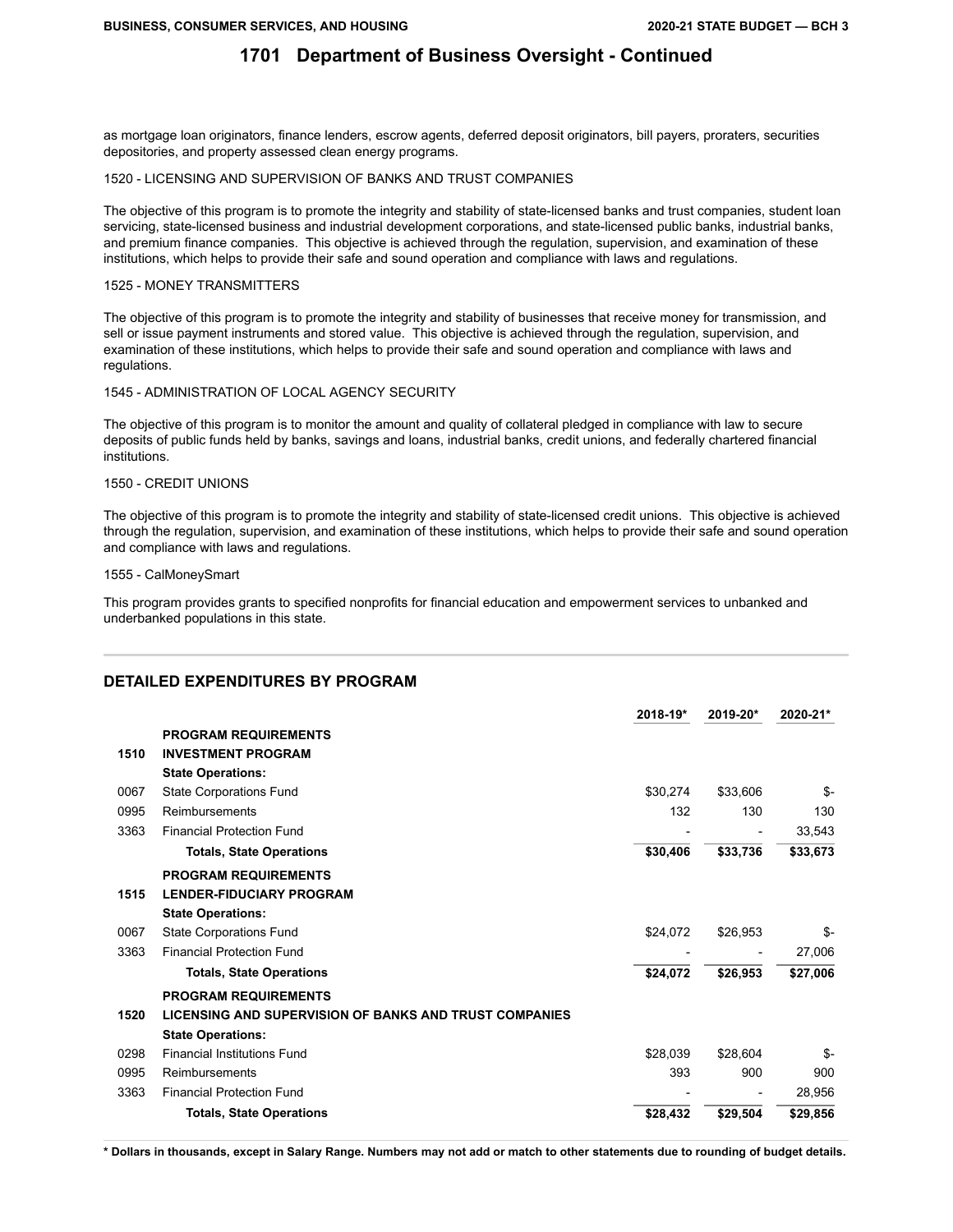|      |                                                | 2018-19*                  | 2019-20*  | 2020-21*            |
|------|------------------------------------------------|---------------------------|-----------|---------------------|
|      | <b>PROGRAM REQUIREMENTS</b>                    |                           |           |                     |
| 1525 | <b>MONEY TRANSMITTERS</b>                      |                           |           |                     |
|      | <b>State Operations:</b>                       |                           |           |                     |
| 0298 | <b>Financial Institutions Fund</b>             | \$4,545                   | \$5,559   | \$-                 |
| 3363 | <b>Financial Protection Fund</b>               |                           |           | 5,561               |
|      | <b>Totals, State Operations</b>                | \$4,545                   | \$5,559   | \$5,561             |
|      | <b>PROGRAM REQUIREMENTS</b>                    |                           |           |                     |
| 1545 | <b>ADMINISTRATION OF LOCAL AGENCY SECURITY</b> |                           |           |                     |
|      | <b>State Operations:</b>                       |                           |           |                     |
| 0240 | Local Agency Deposit Security Fund             | \$535                     | \$587     | \$587               |
|      | <b>Totals, State Operations</b>                | \$535                     | \$587     | \$587               |
|      | <b>PROGRAM REQUIREMENTS</b>                    |                           |           |                     |
| 1550 | <b>CREDIT UNIONS</b>                           |                           |           |                     |
|      | <b>State Operations:</b>                       |                           |           |                     |
| 0299 | <b>Credit Union Fund</b>                       | \$10,898                  | \$11,450  | \$11,525            |
| 0995 | Reimbursements                                 | 55                        | 350       | 350                 |
|      | <b>Totals, State Operations</b>                | \$10,953                  | \$11,800  | \$11,875            |
|      | <b>PROGRAM REQUIREMENTS</b>                    |                           |           |                     |
| 1555 | <b>CALMONEYSMART</b>                           |                           |           |                     |
|      | <b>State Operations:</b>                       |                           |           |                     |
| 3360 | <b>Financial Empowerment Fund</b>              | \$-                       | \$-       | \$345               |
|      | <b>Totals, State Operations</b>                | \$-                       | \$-       | \$345               |
|      | <b>Local Assistance:</b>                       |                           |           |                     |
| 3360 | Financial Empowerment Fund                     | \$-                       | \$-       | \$1,000             |
|      | <b>Totals, Local Assistance</b>                | $\overline{\mathsf{s}}$ . | \$-       | \$1,000             |
|      | <b>TOTALS, EXPENDITURES</b>                    |                           |           |                     |
|      | <b>State Operations</b>                        | 98,943                    | 108,139   | 108,903             |
|      | Local Assistance                               |                           |           | 1,000               |
|      | <b>Totals, Expenditures</b>                    | \$98,943                  | \$108,139 | $\frac{1}{109,903}$ |

## **EXPENDITURES BY CATEGORY**

| <b>1 State Operations</b>                                           | <b>Positions</b>         |         |                          |                          | <b>Expenditures</b> |           |  |
|---------------------------------------------------------------------|--------------------------|---------|--------------------------|--------------------------|---------------------|-----------|--|
|                                                                     | 2018-19                  | 2019-20 | 2020-21                  | 2018-19*                 | 2019-20*            | 2020-21*  |  |
| PERSONAL SERVICES                                                   |                          |         |                          |                          |                     |           |  |
| <b>Baseline Positions</b>                                           | 585.0                    | 595.0   | 595.0                    | \$48.994                 | \$49.679            | \$49,679  |  |
| <b>Budget Position Transparency</b>                                 | $\overline{\phantom{0}}$ | $-1.9$  | $-1.9$                   | $\overline{\phantom{0}}$ | 999                 | 2.179     |  |
| <b>Other Adjustments</b>                                            | 17.4                     | -       | 4.0                      | 3.245                    | 2.131               | 2.328     |  |
| <b>Net Totals, Salaries and Wages</b>                               | 602.4                    | 593.1   | 597.1                    | \$52.239                 | \$52,809            | \$54,186  |  |
| <b>Staff Benefits</b>                                               |                          |         | $\overline{\phantom{0}}$ | 26.834                   | 31.792              | 32,089    |  |
| <b>Totals, Personal Services</b>                                    | 602.4                    | 593.1   | 597.1                    | \$79.073                 | \$84.601            | \$86,275  |  |
| OPERATING EXPENSES AND EQUIPMENT                                    |                          |         |                          | \$19,870                 | \$23.538            | \$22,628  |  |
| TOTALS, POSITIONS AND EXPENDITURES, ALL FUNDS<br>(State Operations) |                          |         |                          | \$98,943                 | \$108,139           | \$108,903 |  |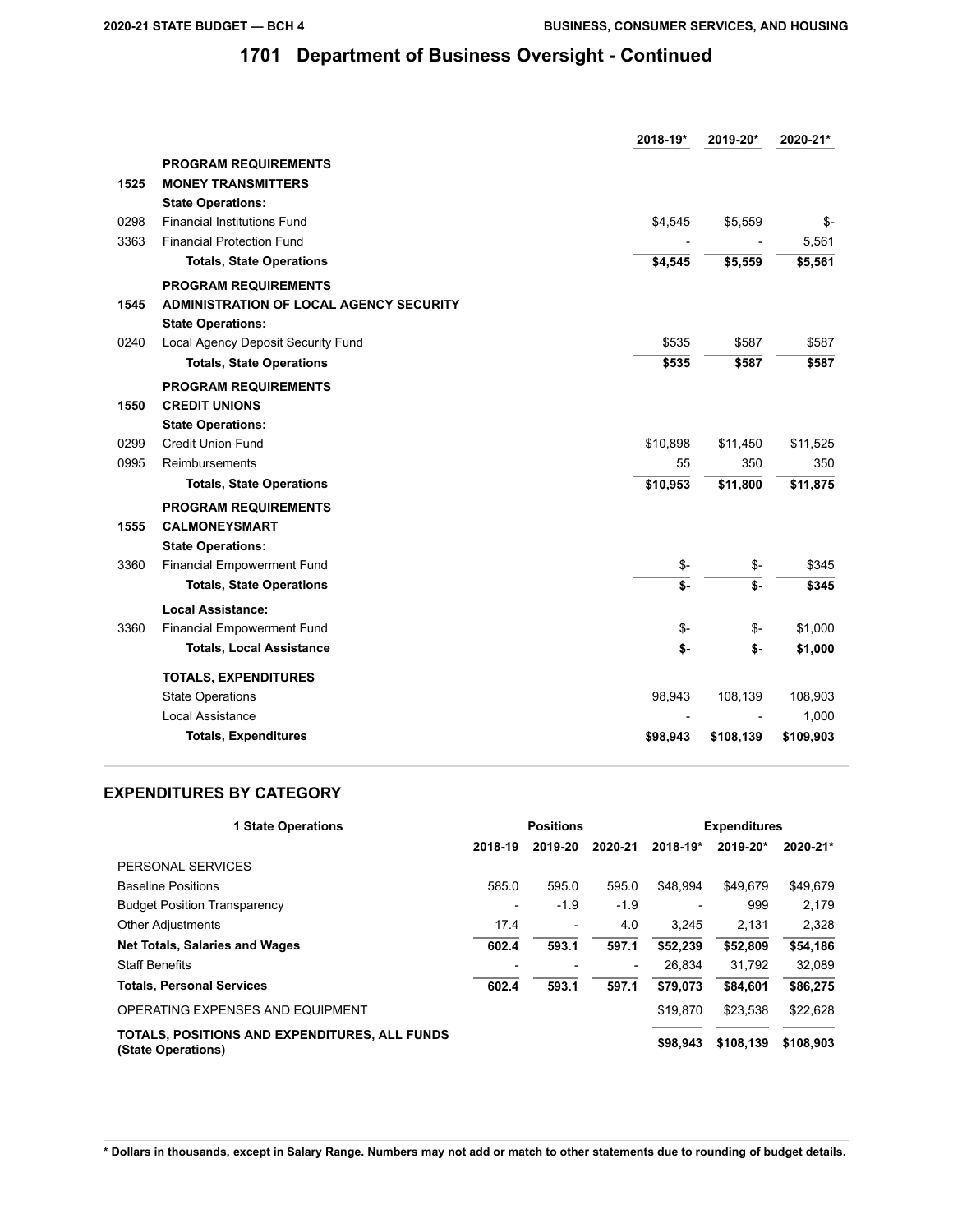| 2 Local Assistance                                        | <b>Expenditures</b> |          |          |  |
|-----------------------------------------------------------|---------------------|----------|----------|--|
|                                                           | 2018-19*            | 2019-20* | 2020-21* |  |
| Grants and Subventions - Governmental                     | \$-                 | \$-      | \$1.000  |  |
| <b>TOTALS, EXPENDITURES, ALL FUNDS (Local Assistance)</b> | \$-                 | ъ-       | \$1.000  |  |

### **DETAIL OF APPROPRIATIONS AND ADJUSTMENTS**

| <b>1 STATE OPERATIONS</b>                                            | 2018-19* | 2019-20* | 2020-21*  |
|----------------------------------------------------------------------|----------|----------|-----------|
| 0067 State Corporations Fund                                         |          |          |           |
| <b>APPROPRIATIONS</b>                                                |          |          |           |
| 001 Budget Act appropriation                                         | \$54,346 | \$57,957 |           |
| Allocation for Employee Compensation                                 |          | 1,216    |           |
| Allocation for Other Post-Employment Benefits                        |          | 335      |           |
| <b>Allocation for Staff Benefits</b>                                 |          | 517      |           |
| <b>Budget Position Transparency</b>                                  |          | 999      |           |
| Expenditure by Category Redistribution                               |          | -999     |           |
| Section 3.60 Pension Contribution Adjustment                         |          | 534      |           |
| 011 Budget Act appropriation (transfer to Financial Protection Fund) |          |          | (60, 532) |
| <b>Totals Available</b>                                              | \$54,346 | \$60,559 |           |
| <b>TOTALS, EXPENDITURES</b>                                          | \$54,346 | \$60,559 |           |
| 0240 Local Agency Deposit Security Fund                              |          |          |           |
| <b>APPROPRIATIONS</b>                                                |          |          |           |
| 001 Budget Act appropriation                                         | \$535    | \$582    | \$587     |
| Allocation for Employee Compensation                                 |          | 2        |           |
| Allocation for Other Post-Employment Benefits                        |          | 1        |           |
| <b>Allocation for Staff Benefits</b>                                 |          | 1        |           |
| Section 3.60 Pension Contribution Adjustment                         |          | 1        |           |
| <b>Totals Available</b>                                              | \$535    | \$587    | \$587     |
| <b>TOTALS, EXPENDITURES</b>                                          | \$535    | \$587    | \$587     |
| 0298 Financial Institutions Fund                                     |          |          |           |
| <b>APPROPRIATIONS</b>                                                |          |          |           |
| 001 Budget Act appropriation                                         | \$32,584 | \$32,614 |           |
| Allocation for Employee Compensation                                 |          | 690      |           |
| Allocation for Other Post-Employment Benefits                        |          | 214      |           |
| <b>Allocation for Staff Benefits</b>                                 |          | 320      |           |
| Section 3.60 Pension Contribution Adjustment                         |          | 325      |           |
| 011 Budget Act appropriation (transfer to Financial Protection Fund) |          |          | (35,078)  |
| <b>Totals Available</b>                                              | \$32,584 | \$34,163 |           |
| <b>TOTALS, EXPENDITURES</b>                                          | \$32,584 | \$34,163 |           |
| 0299 Credit Union Fund                                               |          |          |           |
| <b>APPROPRIATIONS</b>                                                |          |          |           |
| 001 Budget Act appropriation                                         | \$10,898 | \$10,949 | \$11,525  |
| Allocation for Employee Compensation                                 |          | 223      |           |
| Allocation for Other Post-Employment Benefits                        |          | 69       |           |
| <b>Allocation for Staff Benefits</b>                                 |          | 104      |           |
| Section 3.60 Pension Contribution Adjustment                         |          | 105      |           |
| <b>Totals Available</b>                                              | \$10,898 | \$11,450 | \$11,525  |
| <b>TOTALS, EXPENDITURES</b>                                          | \$10,898 | \$11,450 | \$11,525  |
| 0995 Reimbursements                                                  |          |          |           |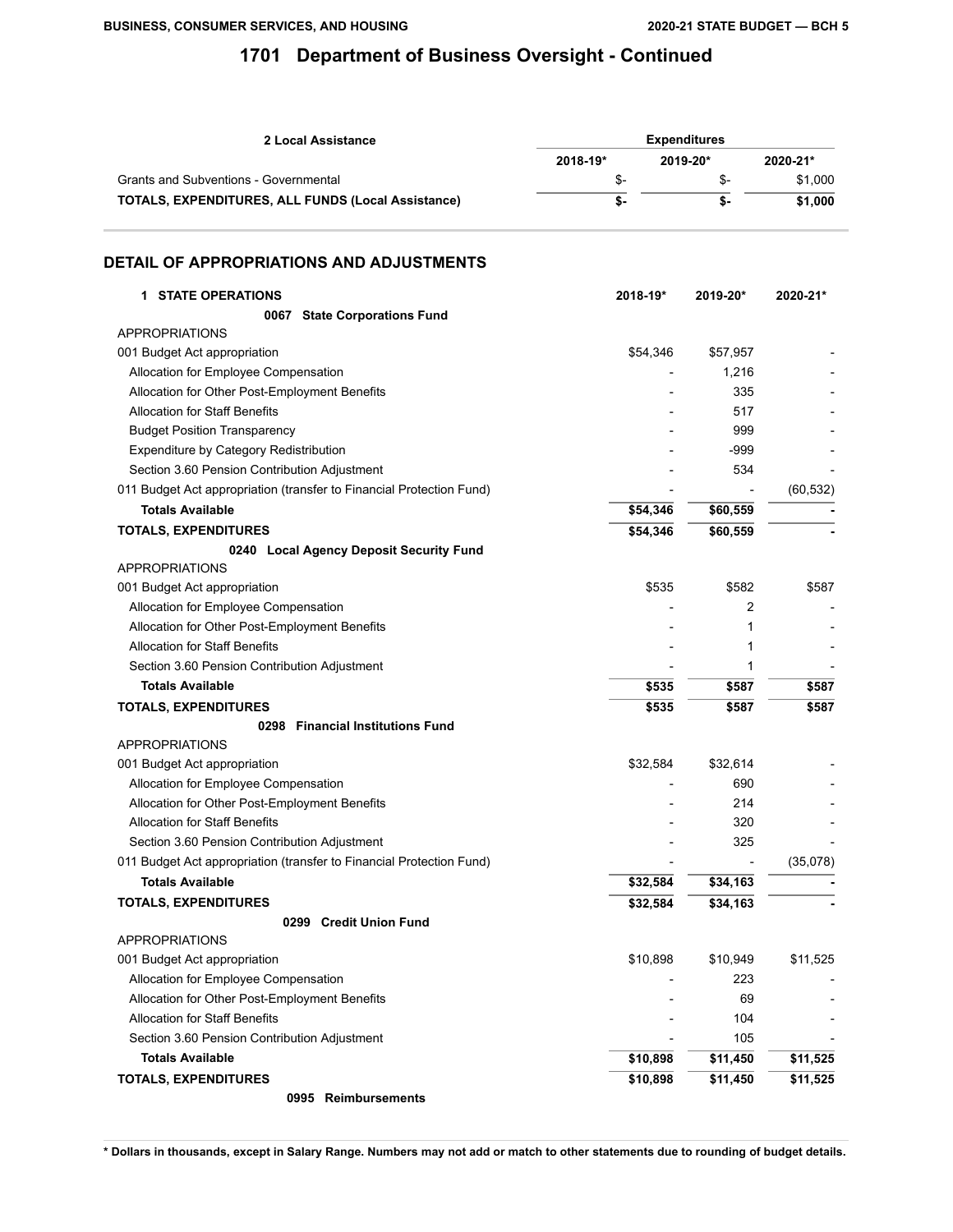| <b>STATE OPERATIONS</b><br>$\mathbf 1$                                  | 2018-19* | 2019-20*  | 2020-21*  |
|-------------------------------------------------------------------------|----------|-----------|-----------|
| <b>APPROPRIATIONS</b>                                                   |          |           |           |
| Reimbursements                                                          | \$580    | \$1,380   | \$1,380   |
| <b>TOTALS, EXPENDITURES</b>                                             | \$580    | \$1,380   | \$1,380   |
| <b>Financial Empowerment Fund</b><br>3360                               |          |           |           |
| APPROPRIATIONS                                                          |          |           |           |
| Financial Code sections 24000-24002                                     |          |           | \$345     |
| <b>TOTALS, EXPENDITURES</b>                                             |          |           | \$345     |
| <b>Financial Protection Fund</b><br>3363                                |          |           |           |
| <b>APPROPRIATIONS</b>                                                   |          |           |           |
| 001 Budget Act appropriation                                            |          |           | \$95,066  |
| <b>TOTALS, EXPENDITURES</b>                                             |          |           | \$95,066  |
| Total Expenditures, All Funds, (State Operations)                       | \$98,943 | \$108,139 | \$108,903 |
| 2 LOCAL ASSISTANCE                                                      | 2018-19* | 2019-20*  | 2020-21*  |
| <b>Financial Empowerment Fund</b><br>3360                               |          |           |           |
| <b>APPROPRIATIONS</b>                                                   |          |           |           |
| Financial Code sections 24000 - 24002                                   |          |           | \$1,000   |
| <b>TOTALS, EXPENDITURES</b>                                             |          |           | \$1,000   |
| Total Expenditures, All Funds, (Local Assistance)                       | \$0      | \$0       | \$1,000   |
| TOTALS, EXPENDITURES, ALL FUNDS (State Operations and Local Assistance) | \$98.943 | \$108,139 | \$109,903 |

## **FUND CONDITION STATEMENTS**

|                                                                                                                                  | 2018-19* | 2019-20* | 2020-21*    |
|----------------------------------------------------------------------------------------------------------------------------------|----------|----------|-------------|
| <b>State Corporations Fund<sup>S</sup></b><br>0067                                                                               |          |          |             |
| <b>BEGINNING BALANCE</b>                                                                                                         | \$88,195 | \$86,004 | \$100,576   |
| <b>Prior Year Adjustments</b>                                                                                                    | $-1,642$ |          |             |
| <b>Adjusted Beginning Balance</b>                                                                                                | \$86,553 | \$86,004 | \$100,576   |
| REVENUES, TRANSFERS, AND OTHER ADJUSTMENTS                                                                                       |          |          |             |
| Revenues:                                                                                                                        |          |          |             |
| 4121200 Delinquent Fees                                                                                                          | 14       |          |             |
| 4127400 Renewal Fees                                                                                                             | 18,177   | 21,742   |             |
| 4129400 Other Regulatory Licenses and Permits                                                                                    | 34,820   | 33,141   |             |
| 4140000 Document Sales                                                                                                           | 5        | 8        |             |
| 4143500 Miscellaneous Services to the Public                                                                                     | 2        |          |             |
| 4163000 Investment Income - Surplus Money Investments                                                                            | 1,438    | 2,000    |             |
| 4171100 Cost Recoveries - Other                                                                                                  | 1,059    | 825      |             |
| 4171400 Escheat - Unclaimed Checks, Warrants, Bonds, and Coupons                                                                 | 3        | 4        |             |
| 4172500 Miscellaneous Revenue                                                                                                    | 37       | 9        |             |
| 4173000 Penalty Assessments - Other                                                                                              | 884      | 2,104    |             |
| 4173500 Settlements and Judgments - Other                                                                                        | 2,388    | 2,008    |             |
| Transfers and Other Adjustments                                                                                                  |          |          |             |
| Loan Repayment from the General Fund (0001) to the State Corporations Fund (0067),<br>per Item 2180-011-0067, Budget Act of 2002 |          | 18,500   |             |
| Revenue Transfer from State Corporations Fund (0067) to the Financial Protection Fund<br>(3363) per pending legislation - Update |          |          | 2,908       |
| Revenue Transfer from State Corporations Fund (0067) to the Financial Protection Fund<br>(3363), per pending legislation         |          |          | $-103,484$  |
| Total Revenues, Transfers, and Other Adjustments                                                                                 | \$58.827 | \$80,342 | $-$100.576$ |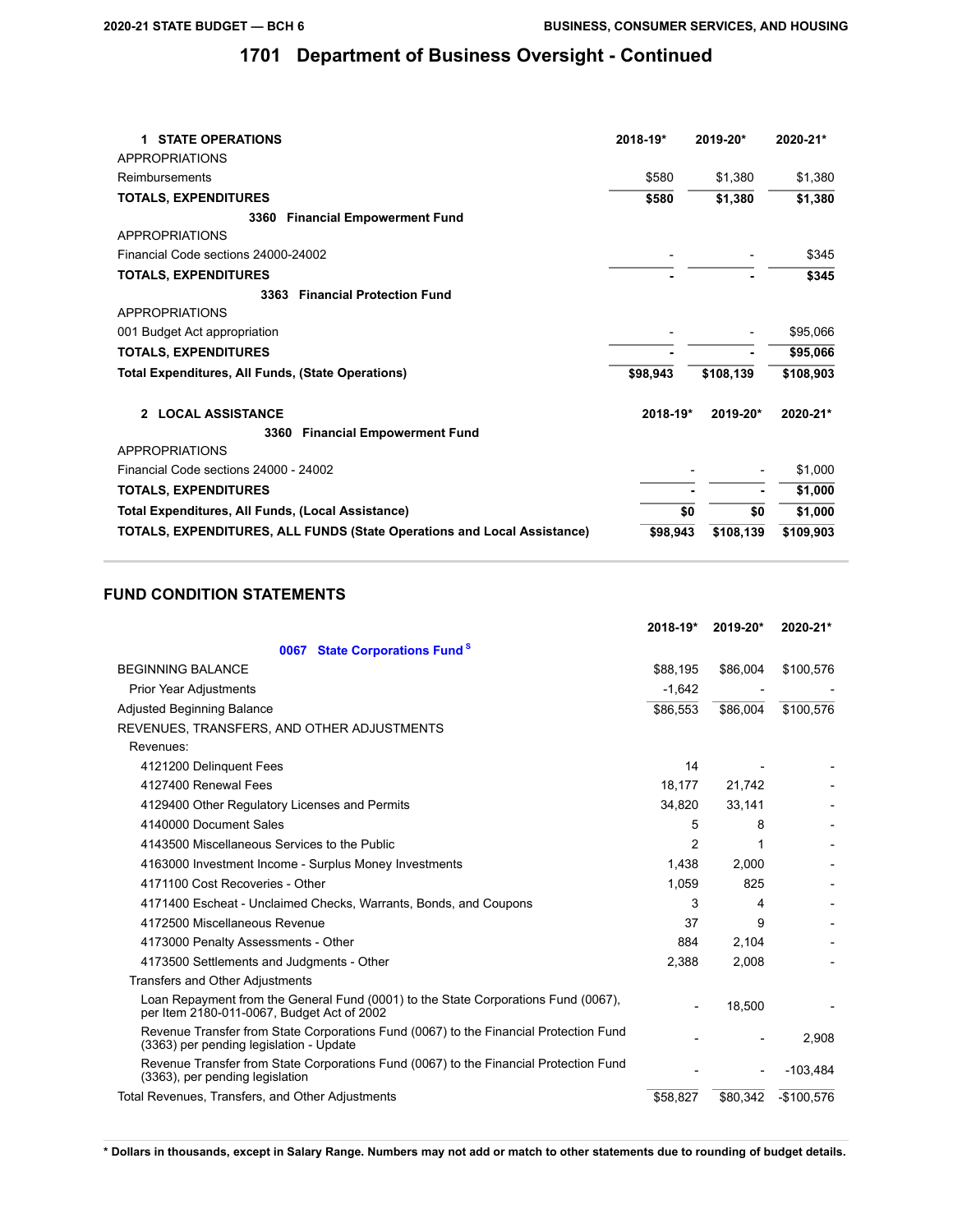|                                                                                                                                      | 2018-19*  | 2019-20*  | 2020-21*   |
|--------------------------------------------------------------------------------------------------------------------------------------|-----------|-----------|------------|
| <b>Total Resources</b>                                                                                                               | \$145,380 | \$166,346 |            |
| EXPENDITURE AND EXPENDITURE ADJUSTMENTS                                                                                              |           |           |            |
| 0515 Secretary for Business, Consumer Services, and Housing Agency (State<br>Operations)                                             | 221       | 248       |            |
| 1701 Department of Business Oversight (State Operations)                                                                             | 54,346    | 60,559    |            |
| 8880 Financial Information System for California (State Operations)                                                                  | 6         | -6        |            |
| 9892 Supplemental Pension Payments (State Operations)                                                                                | 1,144     | 1,532     |            |
| 9900 Statewide General Administrative Expenditures (Pro Rata) (State Operations)                                                     | 3,659     | 3,437     |            |
| Total Expenditures and Expenditure Adjustments                                                                                       | \$59,376  | \$65,770  |            |
| <b>FUND BALANCE</b>                                                                                                                  | \$86,004  | \$100,576 |            |
| Reserve for economic uncertainties                                                                                                   | 86,004    | 100,576   |            |
| 0240 Local Agency Deposit Security Fund <sup>8</sup>                                                                                 |           |           |            |
| <b>BEGINNING BALANCE</b>                                                                                                             | \$175     | \$94      | \$108      |
| Prior Year Adjustments                                                                                                               | -3        |           |            |
| Adjusted Beginning Balance                                                                                                           | \$172     | \$94      | \$108      |
| REVENUES, TRANSFERS, AND OTHER ADJUSTMENTS                                                                                           |           |           |            |
| Revenues:                                                                                                                            |           |           |            |
| 4129400 Other Regulatory Licenses and Permits                                                                                        | 487       | 650       | 673        |
| 4163000 Investment Income - Surplus Money Investments                                                                                | 8         | 6         | 3          |
| 4173000 Penalty Assessments - Other                                                                                                  | 5         |           | 3          |
| Total Revenues, Transfers, and Other Adjustments                                                                                     | \$500     | \$656     | \$679      |
| <b>Total Resources</b>                                                                                                               | \$672     | \$750     | \$787      |
| EXPENDITURE AND EXPENDITURE ADJUSTMENTS                                                                                              |           |           |            |
| 0515 Secretary for Business, Consumer Services, and Housing Agency (State<br>Operations)                                             | 1         | 1         | 1          |
| 1701 Department of Business Oversight (State Operations)                                                                             | 535       | 587       | 587        |
| 9892 Supplemental Pension Payments (State Operations)                                                                                |           | 14        | 14         |
| 9900 Statewide General Administrative Expenditures (Pro Rata) (State Operations)                                                     | 42        | 40        | 35         |
| Total Expenditures and Expenditure Adjustments                                                                                       | \$578     | \$642     | \$637      |
| <b>FUND BALANCE</b>                                                                                                                  | \$94      | \$108     | \$150      |
| Reserve for economic uncertainties                                                                                                   | 94        | 108       | 150        |
| 0298 Financial Institutions Fund <sup>S</sup>                                                                                        |           |           |            |
| <b>BEGINNING BALANCE</b>                                                                                                             | \$48,885  | \$45,175  | \$41,745   |
| Prior Year Adjustments                                                                                                               | 585       |           |            |
| Adjusted Beginning Balance                                                                                                           | \$49,470  | \$45,175  | \$41,745   |
| REVENUES, TRANSFERS, AND OTHER ADJUSTMENTS                                                                                           |           |           |            |
| Revenues:                                                                                                                            |           |           |            |
| 4129400 Other Regulatory Licenses and Permits                                                                                        | 28,907    | 32,294    |            |
| 4163000 Investment Income - Surplus Money Investments                                                                                | 1,151     | 1,400     |            |
| 4173000 Penalty Assessments - Other                                                                                                  | 406       |           |            |
| Transfers and Other Adjustments                                                                                                      |           |           |            |
| Revenue Transfer from Financial Institutions Fund (0298) to the Financial Protection<br>Fund (3363) per pending legislation          |           |           | -40,346    |
| Revenue Transfer from Financial Institutions Fund (0298) to the Financial Protection<br>Fund (3363) per pending legislation - Update |           |           | $-1,399$   |
| Total Revenues, Transfers, and Other Adjustments                                                                                     | \$30,464  | \$33,694  | $-$41,745$ |
| <b>Total Resources</b>                                                                                                               | \$79,934  | \$78,869  |            |
| EXPENDITURE AND EXPENDITURE ADJUSTMENTS                                                                                              |           |           |            |
| 0515 Secretary for Business, Consumer Services, and Housing Agency (State<br>Operations)                                             | 109       | 123       |            |
| 1701 Department of Business Oversight (State Operations)                                                                             | 32,584    | 34,163    |            |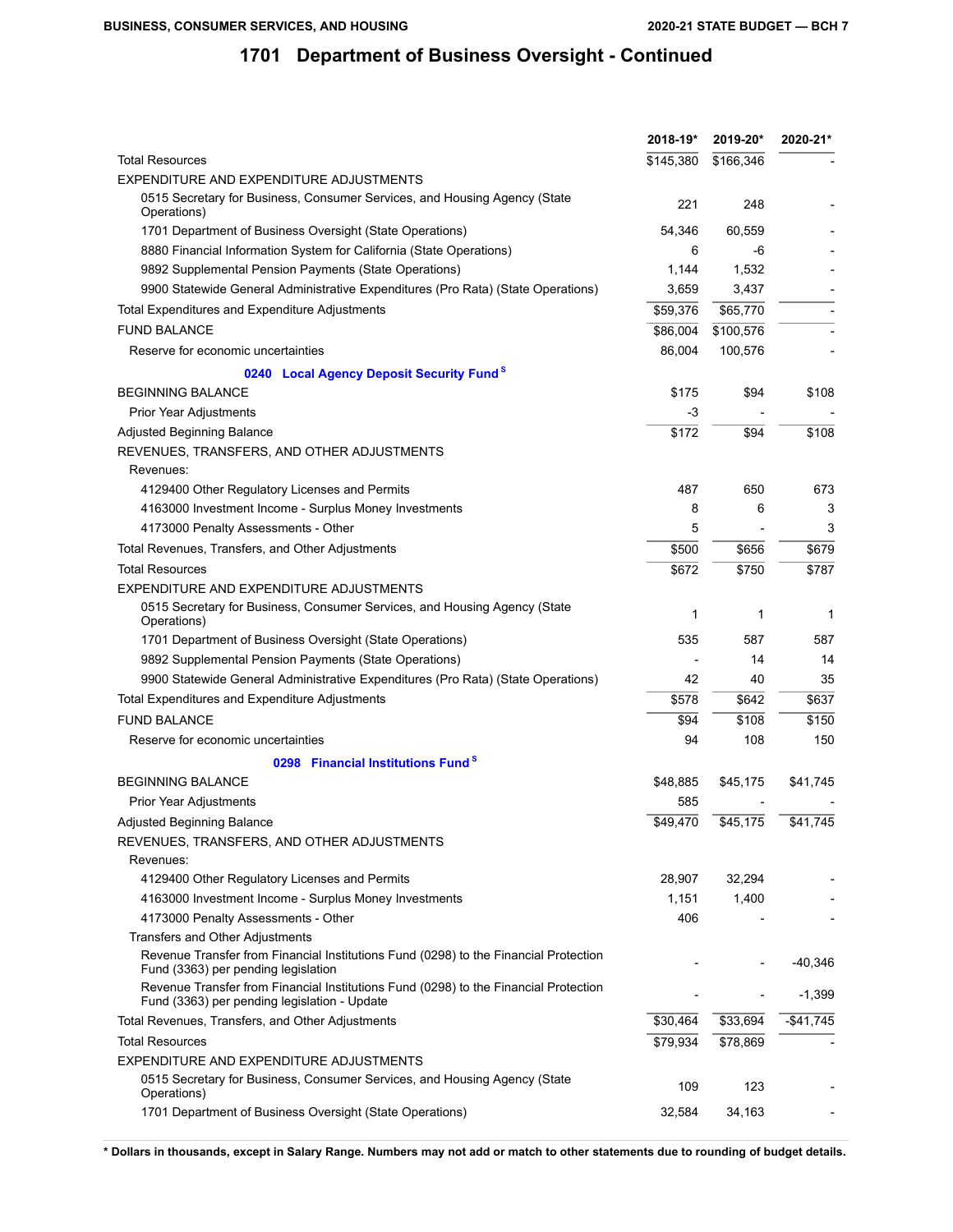|                                                                                                                                  | 2018-19* | 2019-20* | 2020-21* |
|----------------------------------------------------------------------------------------------------------------------------------|----------|----------|----------|
| 8880 Financial Information System for California (State Operations)                                                              | 3        | -4       |          |
| 9892 Supplemental Pension Payments (State Operations)                                                                            | 1        | 732      |          |
| 9900 Statewide General Administrative Expenditures (Pro Rata) (State Operations)                                                 | 2,062    | 2,110    |          |
| Total Expenditures and Expenditure Adjustments                                                                                   | \$34,759 | \$37,124 |          |
| <b>FUND BALANCE</b>                                                                                                              | \$45,175 | \$41,745 |          |
| Reserve for economic uncertainties                                                                                               | 45,175   | 41,745   |          |
| 0299 Credit Union Fund <sup>S</sup>                                                                                              |          |          |          |
| <b>BEGINNING BALANCE</b>                                                                                                         | \$2,392  | \$850    | \$602    |
| Prior Year Adjustments                                                                                                           | $-158$   |          |          |
| Adjusted Beginning Balance                                                                                                       | \$2,234  | \$850    | \$602    |
| REVENUES, TRANSFERS, AND OTHER ADJUSTMENTS<br>Revenues:                                                                          |          |          |          |
| 4129400 Other Regulatory Licenses and Permits                                                                                    | 10,189   | 12,002   | 12,880   |
| 4163000 Investment Income - Surplus Money Investments                                                                            | 89       | 232      | 80       |
| 4173000 Penalty Assessments - Other                                                                                              | 82       | 5        |          |
| 4173500 Settlements and Judgments - Other                                                                                        |          |          | 2        |
| Total Revenues, Transfers, and Other Adjustments                                                                                 | \$10,360 | \$12,239 | \$12,962 |
| <b>Total Resources</b>                                                                                                           | \$12,594 | \$13,089 | \$13,564 |
| EXPENDITURE AND EXPENDITURE ADJUSTMENTS                                                                                          |          |          |          |
| 0515 Secretary for Business, Consumer Services, and Housing Agency (State<br>Operations)                                         | 30       | 32       | 32       |
| 1701 Department of Business Oversight (State Operations)                                                                         | 10,898   | 11,450   | 11,525   |
| 8880 Financial Information System for California (State Operations)                                                              | 1        | -1       |          |
| 9892 Supplemental Pension Payments (State Operations)                                                                            |          | 234      | 234      |
| 9900 Statewide General Administrative Expenditures (Pro Rata) (State Operations)                                                 | 815      | 772      | 643      |
| Total Expenditures and Expenditure Adjustments                                                                                   | \$11,744 | \$12,487 | \$12,434 |
| <b>FUND BALANCE</b>                                                                                                              | \$850    | \$602    | \$1,130  |
| Reserve for economic uncertainties                                                                                               | 850      | 602      | 1,130    |
| 3360 Financial Empowerment Fund <sup>8</sup>                                                                                     |          |          |          |
| <b>BEGINNING BALANCE</b>                                                                                                         |          |          |          |
| REVENUES, TRANSFERS, AND OTHER ADJUSTMENTS                                                                                       |          |          |          |
| <b>Transfers and Other Adjustments</b>                                                                                           |          |          |          |
| Revenue Transfer from Financial Protection Fund (3363) to Financial Empowerment<br>Fund (3360) per Chapter 478, Statutes of 2019 |          |          | 5,353    |
| Total Revenues, Transfers, and Other Adjustments                                                                                 |          |          | \$5,353  |
| <b>Total Resources</b>                                                                                                           |          |          | \$5,353  |
| EXPENDITURE AND EXPENDITURE ADJUSTMENTS                                                                                          |          |          |          |
| 1701 Department of Business Oversight (State Operations)                                                                         |          |          | 345      |
| 1701 Department of Business Oversight (Local Assistance)                                                                         |          |          | 1,000    |
| Total Expenditures and Expenditure Adjustments                                                                                   |          |          | \$1,345  |
| <b>FUND BALANCE</b>                                                                                                              |          |          | \$4,008  |
| Reserve for economic uncertainties                                                                                               |          |          | 4,008    |
| 3363 Financial Protection Fund <sup>S</sup>                                                                                      |          |          |          |
| <b>BEGINNING BALANCE</b>                                                                                                         |          |          |          |
| REVENUES, TRANSFERS, AND OTHER ADJUSTMENTS                                                                                       |          |          |          |
| Revenues:                                                                                                                        |          |          |          |
| 4121200 Delinquent Fees                                                                                                          |          |          | 15       |
| 4127400 Renewal Fees                                                                                                             |          |          | 21,000   |
| 4129400 Other Regulatory Licenses and Permits                                                                                    |          |          | 69,700   |